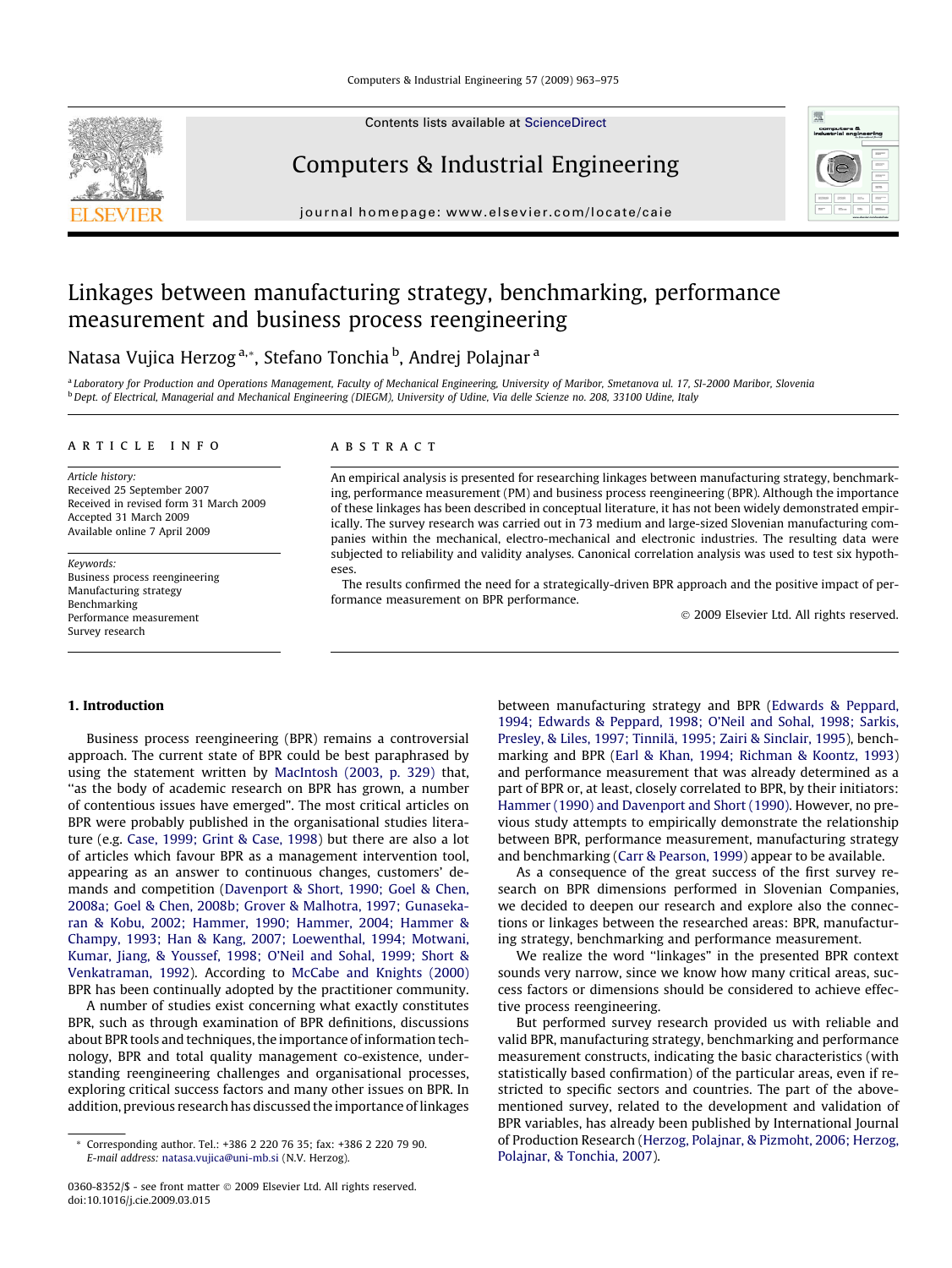The deficiency of empirical research about BPR was also ascertained by the literature reviews for the period from 1999 to 2005, thus confirming the suitability and adequacy of the presented research.

This article has been developed over the following sections. Section 2 presents a developed research framework and the main issues of BPR, based on literature review. Hypotheses have been generated in advance of the study, to be tested against the data collected. Section [3](#page--1-0) describes the methodology, including variable measurement and the sampling and data collection procedures. Section [4](#page--1-0) presents variable construction using PCA for validity, and Cronbach's alpha for reliability. Newly developed variables are shown to be reliable and valid and, thus, adequate for canonical correlation analysis performance. Section 5 presents and discusses the results of descriptive statistics canonical correlation analysis. Finally, Section 6 the conclusions of this study are presented, along with suggestions for future research (Section 7).

#### 2. Theoretical background and research framework

Several critical areas (also called success factors, predictors or dimensions) that must be practised to achieve effective process reengineering in a business unit were identified, based on a synthesis of existent literature and previously performed surveys [\(Guimar](#page--1-0)[aes & Bond, 1996; Guimaraes, Yoon, & Clevenson, 1997; Maull,](#page--1-0) [Tranfield, & Maull, 2003; Maull, Weaver, Childe, Smart, & Bennett,](#page--1-0) [1995; Terziovski, Fitzpatrick, & O'Neil, 2003\)](#page--1-0). The following areas were considered, for the purposes of the presented research:

- manufacturing strategy: the questionnaire for the research was mainly formed following the work written by [Skinner \(1974\),](#page--1-0) [Schonberger \(1986\), Garvin \(1993\), Hudson, Smart, and Bourne](#page--1-0) [\(2001\)](#page--1-0), Slack and Lewis (2002) and [Pandza, Polajnar, and Buch](#page--1-0)[meister \(2005\),](#page--1-0)
- benchmarking: we mainly based on work written by [Camp](#page--1-0) [\(1989\), Richman and Koontz \(1993\), Earl and Khan \(1994\), Zairi](#page--1-0) [and Leonard \(1994\)](#page--1-0),
- $\bullet$  performance measurement: when selecting corresponding performance measures, we mainly consulted the work written by [Buchmeister \(2008\), Garengo & Bititci \(2007\), Neely \(1998,](#page--1-0) [1999\), Neely and Al Najjar \(2006\), Neely, Bourne, and Kennerley](#page--1-0) [\(2000\), Neely, Gregory, and Platts \(1995\), Neely, Richards, Mills,](#page--1-0) [Platts, and Bourne \(1997\), Kuwaiti and Kay \(2000\), De Toni and](#page--1-0) [Tonchia \(2001\) and Hudson et al. \(2001\)](#page--1-0), Slack (2002) and [Franco-Santos et al. \(2007\),](#page--1-0)
- BPR: we based on work written by [Carr and Johansson \(1995\),](#page--1-0) [Davenport and Short \(1990\), Hammer and Champy \(1993\), Mac-](#page--1-0)[Intosh \(2003\), Paper and Chang \(2005\), Reijers and Mansar](#page--1-0) [\(2005\), Sarker and Lee \(2006\)](#page--1-0).

Although it is certainly true that performance measurement could or should be presented as part of BPR or manufacturing strategy, in this research we treated performance measurement as an independent area, because the focus regarding measurements has greatly changed over the last 10 years ([www.](http://www.performanceportal.org) [performanceportal.org\)](http://www.performanceportal.org).

#### 2.1. Research framework

The research framework (Fig. 1) presents the most important relationships between different points of BPR in regard to the literature review. As ascertained previously, the concept of BPR should be studied in connection with the logical supplementary areas: manufacturing strategy and, on the other hand, performance indicators, meant for selected manufacturing strategy and BPR performance verification. The linkage between BPR and performance measurement is well understood, and the connection between



Fig. 1. Conceptual research framework.

manufacturing strategy and BPR is also frequently discussed in the literature. Benchmarking is also added to the framework as a powerful tool for BPR and, above all, as a trigger for many BPR projects. According to [Richman and Koontz \(1993\) and Earl and Khan](#page--1-0) [\(1994\),](#page--1-0) the value of benchmarking does not lie in what can be copied, but in its ability to identify goals.

For an effective survey research the first, and very important step, is a detailed literature review. Since the available literature on manufacturing strategy, BPR, performance measurement and benchmarking is numerous, we consulted mostly the available completed literature reviews on BPR ([Kallio, Saarinen, Tinnila, &](#page--1-0) [Vepsalainen, 1999; Motwani et al., 1998; O'Neil and Sohal, 1999\)](#page--1-0) in order to design a reliable questionnaire, based on valid constructs. For manufacturing strategy we adopted the most diffused manufacturing strategy classification mode of competitive criteria.

Only the most important and representative topics from the four identified areas are presented below, due to space limitations.

#### 2.2. Manufacturing strategy

The need for a strategically-driven BPR approach has been advocated by numerous authors [\(O'Neil and Sohal, 1998; Sarkis et al.,](#page--1-0) [1997; Terziovski, Fitzpatrick, & O'Neil, 2003; Zairi & Sinclair,](#page--1-0) [1995\)](#page--1-0). [Tinnilä \(1995\)](#page--1-0) ascertained that BPR should start with strategies. The desired strategic position should be the starting point for redesign, rather than an improvement of existing operations. [Ed](#page--1-0)[wards and Peppard \(1994, 1998\)](#page--1-0) proposed business reengineering as a natural connection with manufacturing strategy. They suggested that business reengineering can help bridge the gap between manufacturing strategy formulation and implementation. In this context, BPR is seen as an approach, which defines the business architecture, thus enabling the organization to focus more clearly on customers' requirements.

The first part of the questionnaire, concerning manufacturing strategy, resulted from the generally accepted competitive criteria. As shown on Fig. 1 we took into consideration four of the most important competitive criteria, already quoted by [Skinner \(1974\)](#page--1-0) [and Schonberger \(1986\):](#page--1-0) costs, quality, flexibility and dependability. [Garvin \(1993\)](#page--1-0) also added delivery, which could be separated into speed and delivery reliability. We considered delivery separated into the dimensions of time (or speed) and dependability (as suggested by Slack, 2002). Customer satisfaction and employee satisfaction were also added to the five stated competitive criteria, as critical dimensions of performance [\(Hudson et al., 2001](#page--1-0)).

#### 2.3. Benchmarking

One of the earliest books about benchmarking [\(Camp, 1989\)](#page--1-0) states that, it is a continuous search for and application of significantly better practices that lead to superior competitive performance. Several authors have examined the link between benchmarking and business process changes, and the significance of benchmarking at a strategic level. If used well, benchmarking